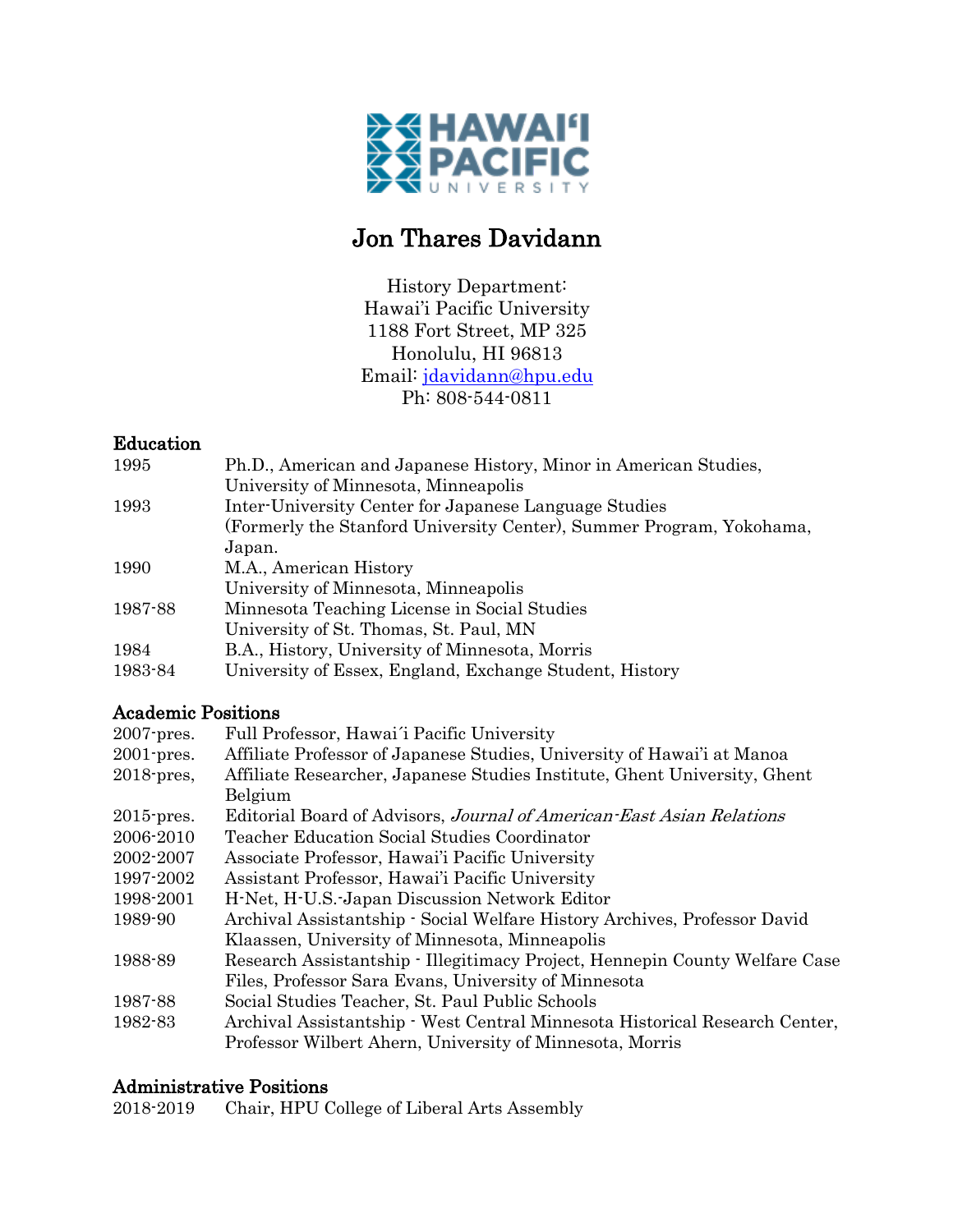| $2015$ -Pres. | Chair, World History Association Phi Alpha Theta Student Paper Prize      |
|---------------|---------------------------------------------------------------------------|
|               | Committee                                                                 |
| 2015-2016     | Administrative Director, Hawaii Pacific University Jerry H. Bentley World |
|               | History Workshop.                                                         |
| 2007-2012     | Director, International Exchange and Study Abroad Programs                |
| 2007-2010     | Program Director, World History Workshop for Social Studies Teachers,     |
|               | Hawai'i Pacific University, Summer Workshop.                              |
| 2004-2005     | Chair, HPU Faculty Assembly                                               |

## Publications

#### Books

- Book in Progress, The Dissenter's Guide to United States' History. This book explores the history of dissent in the United States.
- Book in Progress, "Global Modernities in the Twentieth Century". The book will extend the analysis of The Limits of Westernization to Asia, the Ottoman Empire and modern Turkey, and West Africa to create a global intellectual history of the rise of modernity.
- Book in Progress, "American Internationalism in the Twentieth Century: The Rise and Decline of an Idea" This book will study the rise and decline of internationalism in the twentieth century and its impact on American foreign policy.
- Monograph, The Limits of Westernization: American and East Asian Intellectuals Create Modernity, 1860-1960. London: Routledge, July 2018. This book examines the limits of the ideology of westernization to describe the origins and development of concepts of modernity in the United States, Japan, and China to uncover the foundations of modernity in these nations.
- Textbook, Second Edition in Production, Cross-Cultural Encounters in Modern World History, Pearson Publishers, 2013. This short, accessible textbook explores history from the perspective of cross-cultural interactions and draws surprising conclusions about the nature of cultural power in the modern world.
- Edited Book, Hawai`i at the Crossroads of the U.S. and Japan before the Pacific War, edited by Jon Davidann. University of Hawai`i Press, September 2008. This works puts Hawaii, located in the far reaches of the Pacific Ocean, at the center of U.S.-Japanese relations in the interwar period. Both the American and Japanese governments made Hawai'i a priority and tried to shape and were shaped by the actions of the Japanese-American community there.
- Monograph, Cultural Diplomacy in U.S. Japanese Relations, 1919-1941. New York: Palgrave MacMillan, December 2007.

This study of the unofficial diplomacy between the United States and Japan in the crucial period before Pearl Harbor reveals the power of private cultural diplomacy to shape the affairs of both nations and the limits of that diplomacy as it became coopted by both governments in the late 1930s.

Edited Book, TransPacific Relations: America, Europe, and Asia in the Twentieth Century, edited by Jon Davidann, Richard Jensen, and Yone Sugita. Westport, Connecticut: Praeger, 2003.

This wide-ranging work looks at the development of relations between Asia and the West.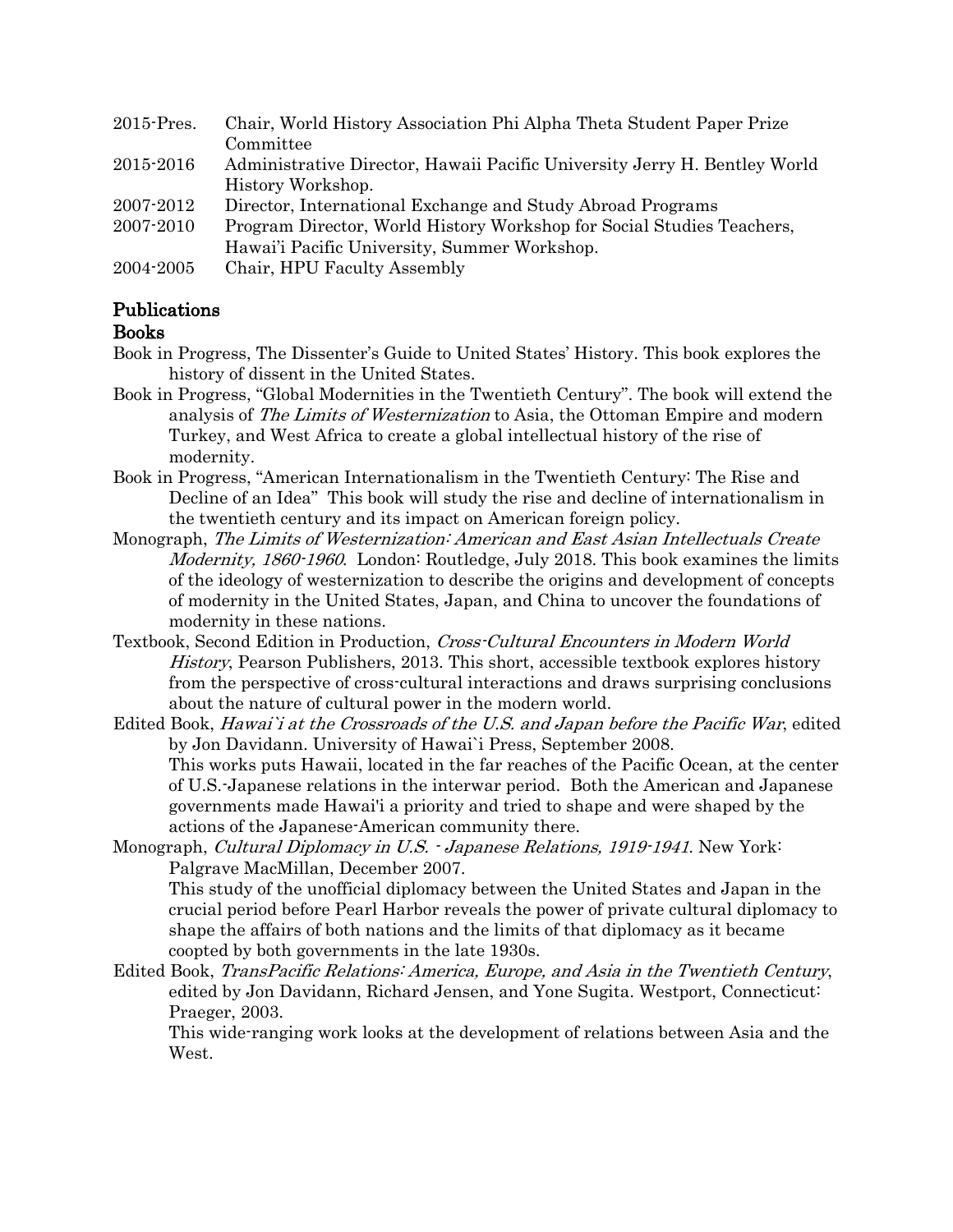Monograph, A World of Crisis and Progress: The American YMCA in Japan, 1890-1930, Bethlehem, PA: Lehigh University Press and Associated University Presses, April 1998.

This monograph on the role of cultural imperialism in the interaction of American Christian missionaries and Japanese Christians shows American cultural power in East Asia and its limits in the early twentieth century including the successful resistance of Japanese Christians to the American role in the Japanese YMCA.

#### Refereed Articles

- Invited Guest Editor, Special Issue: "The Great Game and Great Reforms of Asia, 1850- 1940," Journal of American-East Asian Relations, December, 2014.
- Introduction, Special Issue: "The Great Game and Great Reforms of Asia, 1850-1950," Journal of American-East Asian Relations, December, 2014.
- Article, "An Intellectual Great Game: The Origins of American and East Asian Concepts of Modernity, 1860-1920," Journal of American-East Asian Relations, December, 2014.
- Book Chapter, "Citadels of Civilizations: United States and Japanese Visions of World Order in the Interwar Period" to appear as a chapter in book, *TransPacific* Relations: America, Europe, and Asia in the Twentieth Century, edited by Jon Davidann, Richard Jensen, and Yone Sugita, Westport, Connecticut: Praeger, 2003.
- Article, "Colossal Illusions: United States-Japanese Relations in the Institute of Pacific Relations, 1919-1938," Journal of World History, Vol. 12, No. 1 (Spring 2001).
- Article, "YMCA Cultural Imperialism in Korea And Manchuria After The Russo-Japanese War," Journal of American-East Asian Relations, Vol. 5, No. 3-4 (Fall-Winter 1996), appeared Summer 1999.
- Article, "The American YMCA in Meiji Japan: God's Work Gone Awry," in the Journal of World History Vol. 6, No. 1 (Spring 1995).

#### Other Articles and Chapters

- Online Article, "U.S. Oil and Natural Gas Rig Count Down," Co-authored with Paul Thares, iGrow, November 2, 2015. http://igrow.org/communitydevelopment/communities/u.s.-oil-and-natural-gas-rig-count-down/
- Book Chapter, "Islands of Sustainability," in The Evolutionary Epic: Science's Story and Humanity's Response, Edited by Cheryl Genet, Russell Genet, Brian Swimme, Linda Palmer and Linda Gibler, April 2009, pp. 279-290.
- Newspaper Editorial, "Doubts, unease remain after victory in Iraq," Honolulu Advertiser, Focus Section B, Page 1, Sunday June 15, 2003.
- Introduction, "U.S.-Asian Relations in the Twentieth Century: The Growth and Limits of American Power," in TransPacific Relations: America, Europe, and Asia in the Twentieth Century, edited by Jon Davidann, Richard Jensen, and Yone Sugita, Westport , Connecticut: Praeger, 2003.
- Article, "Eastern Dakota and Protestant Missionaries: 1835-1850," under revision for resubmission at Ethnohistory.
- Article, "Imperialism and Intercultural Interactions: A Critical Analysis and the Dialogic Model," under revision for resubmission at *Positions: East Asia Cultures Critique.*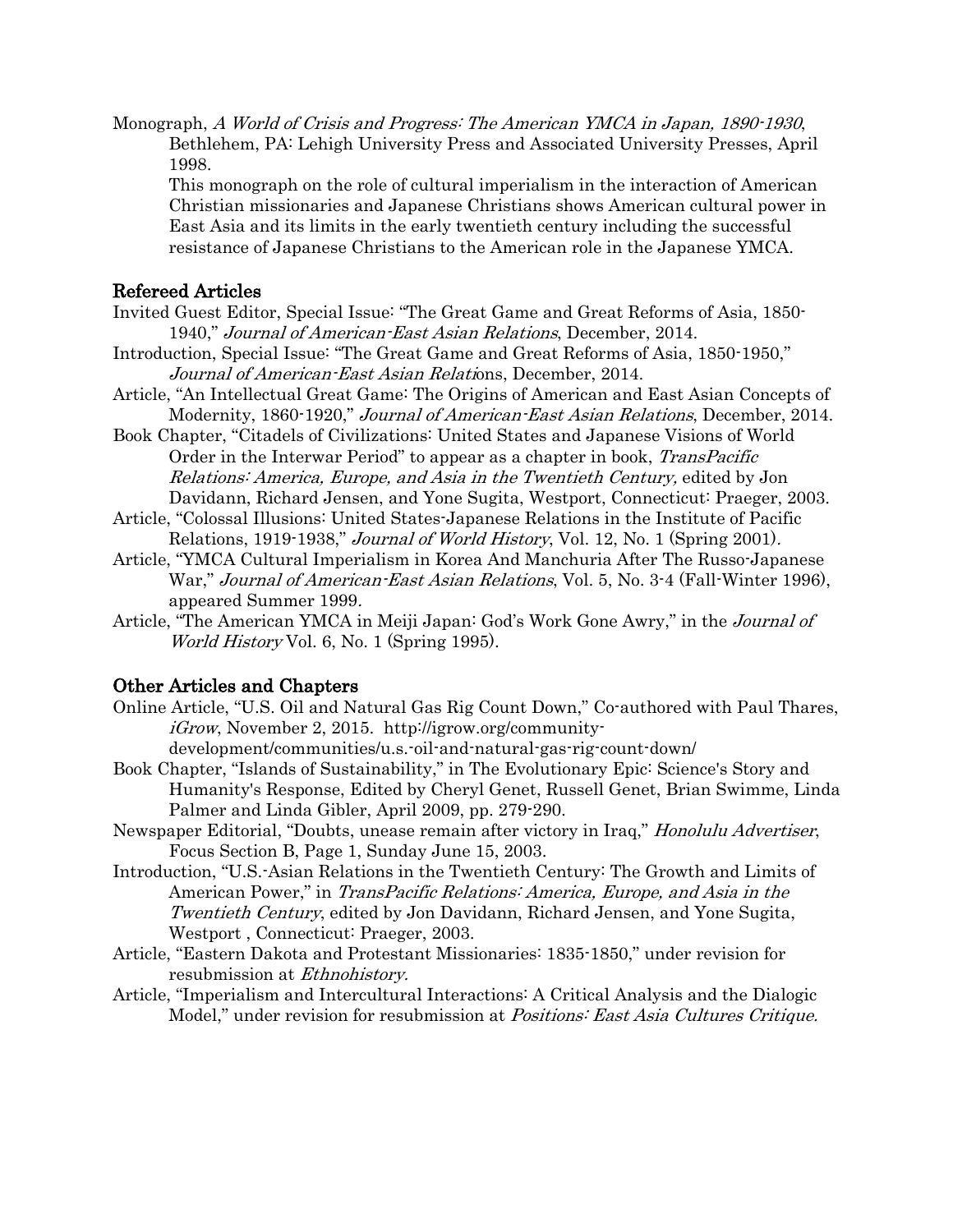#### Book Reviews

- Book Review, The International Minimum: Creativity and Contradiction in Japan's Global Engagement, 1933-1964, by Jessamyn R. Abel, American Historical Review, to be published in Spring 2017.
- Book Review, Culture and Propaganda: The Progressive Origins of American Public Diplomacy, 1936-1953, by Sarah Graham, American Historical Review, to be published in February 2017.
- Book Review, Christianity and Imperialism in Modern Japan, by Emily Anderson, Journal of Japanese Studies, to be published August 2016.
- Book Review, East and West and West is East: Gender, Culture and Interwar Encounters between Asia and America, By Karen Kuo, Journal of American History, December 2013.
- Book Review, The Role of the American Board in the World: Bicentennial Reflections on the Organization's Missionary Work, 1810-2010, edited by Clifford Putney and Paul T. Berlin, Pacific Historical Review, June 2013.
- Book Review, Oxford Handbook of World History, edited by Jerry Bentley, World History Connected, February 2013.
- Book Review, Soldier of God: MacArthur's Attempt to Christianize Japan., by Ray A Moore, Journal of Japanese Studies, February 2013.
- Book Review, Citizens of a Christian Nation: Evangelical Missions and the Problem of Race in the Nineteenth Century, by Derek Chang, Pacific Historical Review, Vol. 80, No. 4 (November 2011), p. 643.
- Book Review, America's Geisha Ally: Reimagining the Japanese Enemy, by Naoko Shibusawa, in the Journal of American History (September 2007), 640.
- Book Review, The Imperialist Imaginary: Visions of Asia and the Pacific in American Culture, by John R. Eperjesi in the Journal of American History (March 2006), 1461.
- Book Review, The American Merchant Experience in  $19<sup>th</sup>$  Century Japan, by Kevin C. Murphy, in *Pacific Historical Review*, Vol. 72, No. 4 (November 2003), pp. 652-653.
- Book Review, Internationalizing the Pacific: The United States, Japan and the Institute of Pacific Relations in War and Peace, 1919-1945, by Tomoko Akami, in H-Net, H-US-Japan (November 2002).
- Book Review, Pacific Pioneers: Japanese Journeys to America and Hawai'i, 1850-1880 by John E. Van Sant, *Shibusawa Studies Journal* (Spring 2002).
- Book Review, Outposts of Civilization: Race, Religion and the Formative years of U.S.- Japanese Relations, by Joseph Henning, Journal of American-East Asian Relations (August 2001).
- Book Review, Embracing Defeat: Japan in the Wake of World War II, by John W. Dower, in H-Net, H-U.S.-Japan (October 1999).
- Book Review, The Cross in the Dark Valley: The Canadian Protestant Missionary Movement in the Japanese Empire, 1931-1945, by A. Hamish Ion, The International History Review, Spring 2000.
- Commentary for H-Diplo on Akira Iriye's "A Century of NGO's" from Diplomatic History, Vol. 23, No. 3 (August 1999).
- Commentary for H-Diplo on "Cold War International History Project Documents on the Sino-American Opening in Bulletin #11," in H-Net, (August 1999).
- Book Review, Parallax Visions: Making Sense of American-East Asian Relations at the End of the Century, by Bruce Cumings, H-Net, H-U.S.-Japan, (June 1999).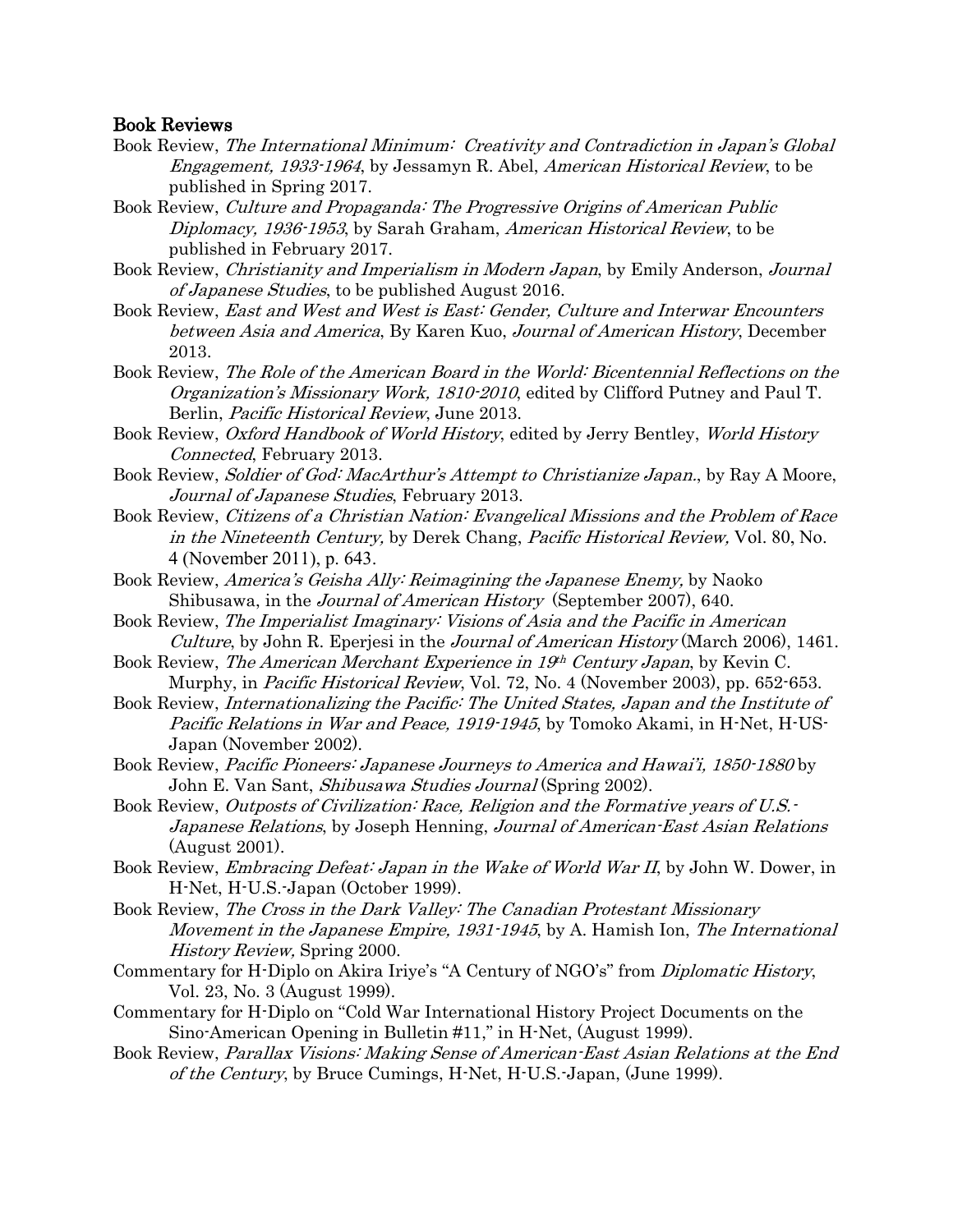Book Review, Emperor Hirohito and Showa Japan: A Political Biography, by Stephen Large, Journal of World History, Volume 10, Number 1, (Spring 1999).

Book Review, The Clash: U.S.-Japanese Relations Throughout History, by Walter LaFeber, H-Net, H-U.S.-Japan (October 1998).

#### Manuscript Reviews

Manuscript reviews for Journal of American East Asian Relations, Journal of World History, Journal of American History, Pacific Historical Review, Diplomacy and Statecraft, World History Connected.

Manuscript reviews for various publishers of scholarly books and textbooks.

#### Fellowships, Scholarships, Grants, and Awards

| 2018      | Golden Apple Award-Distinguished Graduate Teaching, Hawai'i Pacific        |
|-----------|----------------------------------------------------------------------------|
|           | University                                                                 |
|           | Scholar of the Year Award, History and International Studies Department    |
|           | Service Award, History Fulltime Faculty, History and International Studies |
|           | Department                                                                 |
| 2017      | Fulbright Specialist, Ghent University, Ghent Belgium                      |
| 2017      | Sara Connis Faculty Research Award                                         |
| 2015-2019 | KAKENHI Scholar, A Transnational History of the Asia-Pacific Order-        |
|           | Setbacks and Regeneration of Cultural Internationalism, Japanese Ministry  |
|           | of Education Research Grant, Osaka University                              |
| 2016      | CLA CCEP Grant, Hawai'i Pacific University                                 |
| 2016      | NEH History Faculty Development Grant, Hawai'i Pacific University          |
| 2015      | CLA CCEP Grant, Hawai'i Pacific University                                 |
| 2014      | NEH History Faculty Development Grant, Hawai'i Pacific University          |
| 2013      | Hawai'i Pacific University Trustees Scholarly Endeavors Grant              |
| 2012      | Hawai'i Pacific University Trustees Scholarly Endeavors Grant              |
| 2007-2010 | Hawaii Council for Humanities Grant to run Workshop in World History for   |
|           | Social Studies                                                             |
| 2010      | NEH History Faculty Development Grant, Hawai'i Pacific University          |
| 2009      | Golden Apple Award-Excellence in Scholarship, Hawai'i Pacific University   |
| 2008      | Visiting Fellow, Harris Manchester College Summer Research Institute at    |
|           | the University of Oxford.                                                  |
| 2005      | Hawai'i Pacific University Trustees Scholarly Endeavors Grant              |
| 2005      | NEH History Faculty Development Grant, Hawai'i Pacific University          |
| 2003      | Hawai'i Pacific University Trustees Scholarly Endeavors Grant              |
| 2002      | Hawai'i Pacific University Trustees Scholarly Endeavors Grant              |
| 2001      | Hawai'i Pacific University Trustees Scholarly Endeavors Grant              |
| 2001      | NEH History Faculty Development Grant, Hawai'i Pacific University          |
| 1999      | Hawai'i Pacific University Trustees Scholarly Endeavors Grant              |
| 1997      | Hawai'i Pacific University Trustees Scholarly Endeavors Grant              |
| 1993      | Foreign Language and Area Summer Studies Fellowship, University of         |
|           | Minnesota, Minneapolis                                                     |
| 1992-93   | Foreign Language and Area Studies Fellowship, University of Minnesota,     |
|           | Minneapolis                                                                |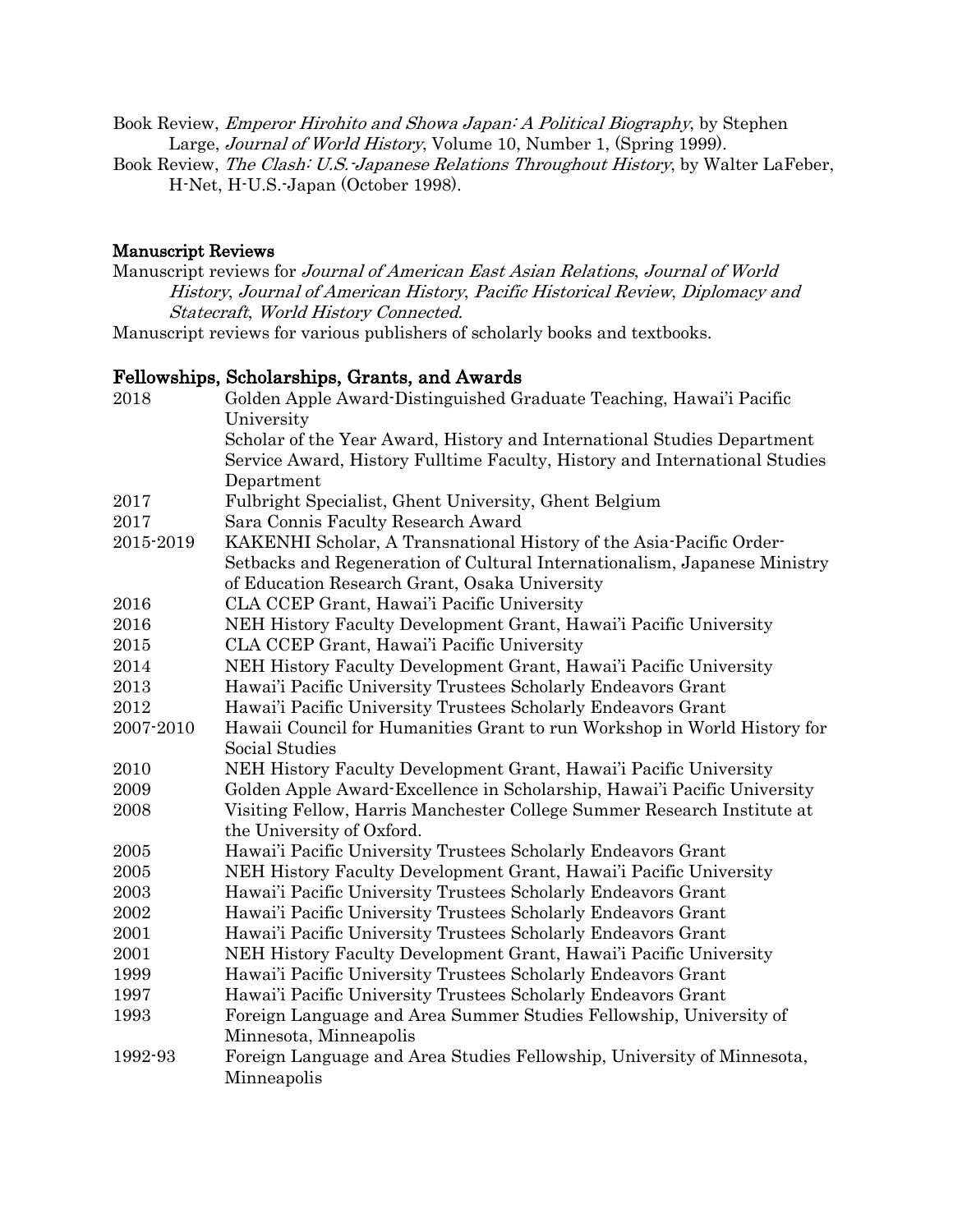## Outside Fund-Raising

| 2015-2019 | \$52,252 Research Project "A Transnational History of the Asia Pacific Order."      |
|-----------|-------------------------------------------------------------------------------------|
|           | The Setbacks and Regeneration of Cultural Internationalism" funded by a             |
|           | Japanese Ministry of Education (Mombusho) Grant-in-Aide for Scientific              |
|           | Research (KAKENHI), lead grant writer, Professor Hiroo Nakajima, Osaka              |
|           | University.                                                                         |
| 2017      | \$1000 received from private donor to fund archival research on the American        |
|           | Internationalism and Cultural Diplomacy project.                                    |
| 2016      | \$3000 received from private donors to fund travel costs to give a paper at the     |
|           | World History Association Conference in Ghent, Belgium.                             |
| 2015-2016 | \$28,125 received from private donors to fund two Hawai'i Pacific University        |
|           | Jerry H. Bentley World History Workshops.                                           |
| 2016      | \$2500 received from private donor to host the 32 <sup>nd</sup> Annual Regional Phi |
|           | Alpha Theta History Honor Society Conference, Hawai'i Pacific University.           |
| 2015      | \$6000 received from private donors for Global Wars in the Twentieth Century        |
|           | History Conference.                                                                 |
| 2007-2010 | \$40,825 received from Hawai'i Council for Humanities Grants to run World           |
|           | History Workshops for Social Studies Teachers, Dr. Marc Gilbert co-grant<br>writer. |
|           |                                                                                     |

## Conference Papers

- "The Limits of Westernization: East Asian and American Intellectuals Create the Modern World, 1861- 1960," World History Association Conference, Boston, Massachusetts, June 23, 2017.
- "World and Global History: Close Companions or Sworn Enemies," World History Association Conference, Ghent Belgium, July 2, 2016.
- "Revisiting the Fischer Thesis: New Scholarship on the Causes of the Great War," American Historical Association Conference, Atlanta Georgia, January 9, 2016.
- "Pearl Harbor Attack in American Memory," World War II Conference, Capital Normal University, Beijing, China, July 17, 2015.
- "John Dewey and Hu Shih: Modernist Dialogue and Cross-Cultural Friendship in China in the 1920s," World History Association Conference, Savannah, Georgia, July 2, 2015.
- "World War I in Twenty-First Century Perspective: New Scholarship on the Causes of the War," Global Wars in the Twentieth Century Conference, Hawai'i Pacific University, Honolulu, HI, January 16, 2015.
- "The United States, East Asia, and the Sino-Japanese War, 1937-1945: Historical Lessons for the Contemporary World," World History Symposium, University of Social Sciences and Humanities, Hanoi, Vietnam, December 31, 2013.
- "American and East Asian Constructions of Modernity in the Twentieth Century," World History Association Conference, Minneapolis, Minnesota, June 28, 2013.
- "Meet the Authors Session" on Cross-Cultural Encounters in Modern World History, World History Association Conference, Minneapolis, Minnesota, June 27, 2013.
- "The United States, Japan and the War in China: Beginnings, Lost Opportunities, and Causes," World War II Conference, Capital Normal University, Beijing, November 17, 2012.
- "Reservations in World Historical Context," World History Association Conference, Chair of Panel, Albuquerque, New Mexico, June 27-30, 2012.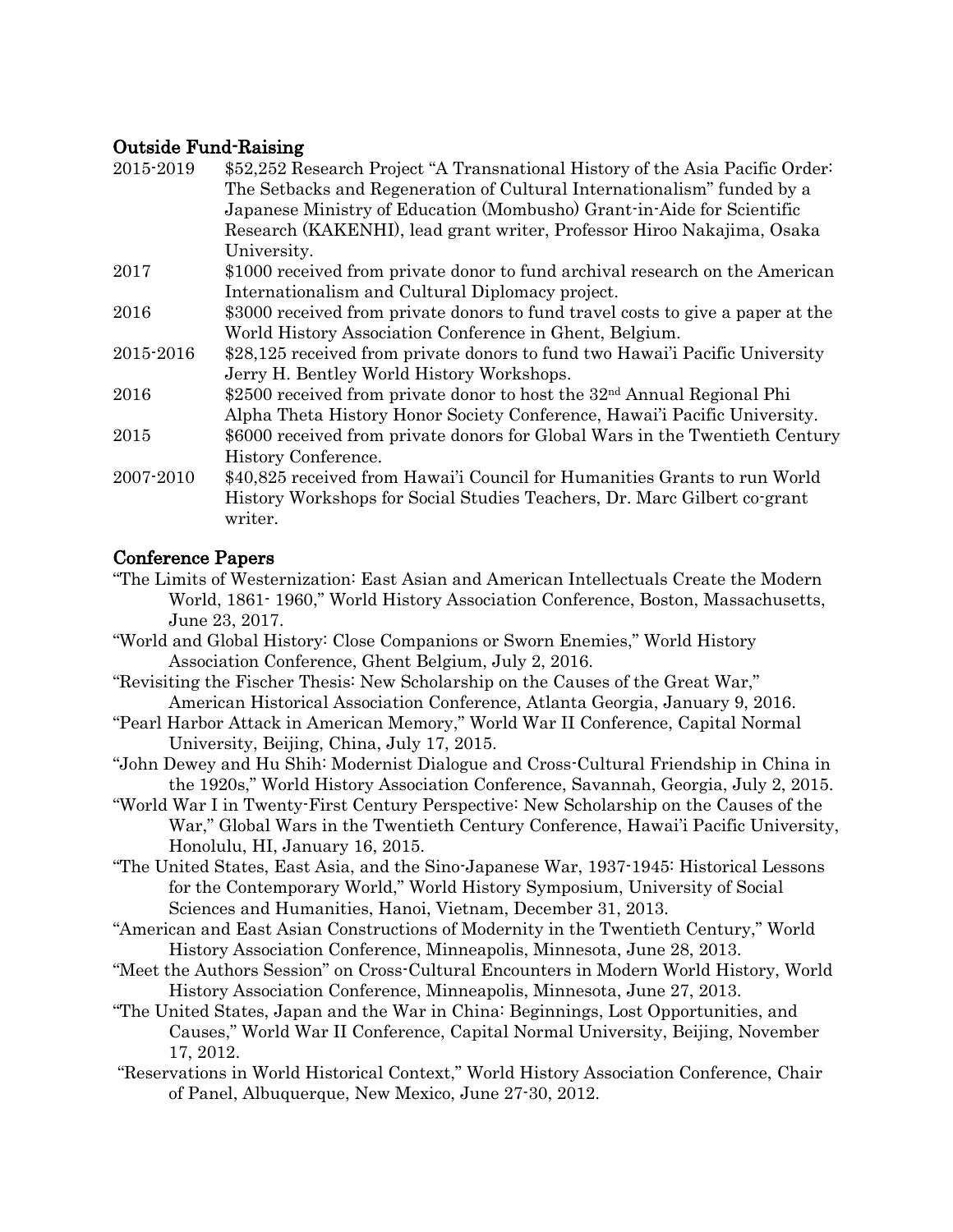- "Japan's Future after the Tsunami," World History Association of Hawaii Conference, Honolulu, Hawaii, October 20, 2011
- "Reflections on Cross-Cultural Encounters," World History Association Conference, Beijing, China, July 7-10, 2011.
- "Missionaries, Foreign Policy, and the American Self-Image, 1935-1990: New Cases, New Perspectives," Comments and Chair of Panel, Society of History of American Foreign Relations Conference, Fall Church Virginia, June 25, 2009.
- "A Roundtable on Sustainability," EPIC Sustainability Conference, Makaha Resort Conference Center, Honolulu, January 11, 2008.
- "A Roundtable on Globalization," Hawai´i Pacific University Faculty Scholarship Day, Honolulu, HI, August 31, 2006.
- "The Seeds of War: The Failure of Cultural Diplomacy in U.S.-Japanese Relations, 1919- 1941," Hawaii Pacific University Faculty Scholarship Day, Honolulu, January 18, 2006.
- "Hawaii Pacific University Master of Arts in World History," Poster Session, World History: Ten Years Later, World History Conference, Northeastern University, Boston, MA, March 12-14, 2004.
- "The Seeds of War: The Failure of U.S.-Japanese Relations in the Interwar Period," Hawaii Pacific University Roundtable, Honolulu, HI, February 11, 2004.
- Moderator and Discussant, Panel Session, "Strategic Doctrines and Dilemmas," 2003 Asian Studies on the Pacific Coast Association Conference (ASPAC). Honolulu, Hawaii, June 21, 2003.
- "The Seeds of War: An Introduction to the Failure of U.S.-Japanese Relations in the Interwar Period," at Crossroads Conference at the University of Hawai'i at Manoa, August 8-10, 2001
- "The Seeds of War: The Failure of U.S.-Japanese Relations in the Interwar Period," at the Society of Historians of American Foreign Relations, Washington DC, June 14-16, 2001
- "China in the American Mind," at the Helen Foster Snow Symposium, Brigham Young University, Oct 26-27, 2000.
- "Internationalism and Rationalism in U.S.-Japanese Relations in the Interwar Period: Counterpoints in Nationalism and Irrationality in the IPR," New Zealand Asia Conference, Dunedin, New Zealand, November 26, 1999.
- "Japanese Christian Nationalism," American Historical Association Conference, Washington DC, January 8, 1999.
- "Japanese Christian Imperialism in Korea after the Russo-Japanese War," Society of Historians of American Foreign Relations (SHAFR) Conference, Washington DC, June 22, 1997.
- "The American YMCA in Meiji Japan: An Intercultural History," Ethnohistory Conference, Portland, Oregon, November 8, 1996.
- "The Dakota and Missionaries, 1835-1850," Mid-America Conference on History, Stillwater, Oklahoma, September 17, 1993.
- "Modern Liberal Missions: A Theory of Racial Rhetoric," Social Science History Conference, Chicago, Illinois, November 8, 1992.
- "The YMCA in Japan," Social Science History Conference, New Orleans, Louisiana, November 2, 1991.

### Invited Guest Lectures and Other Presentations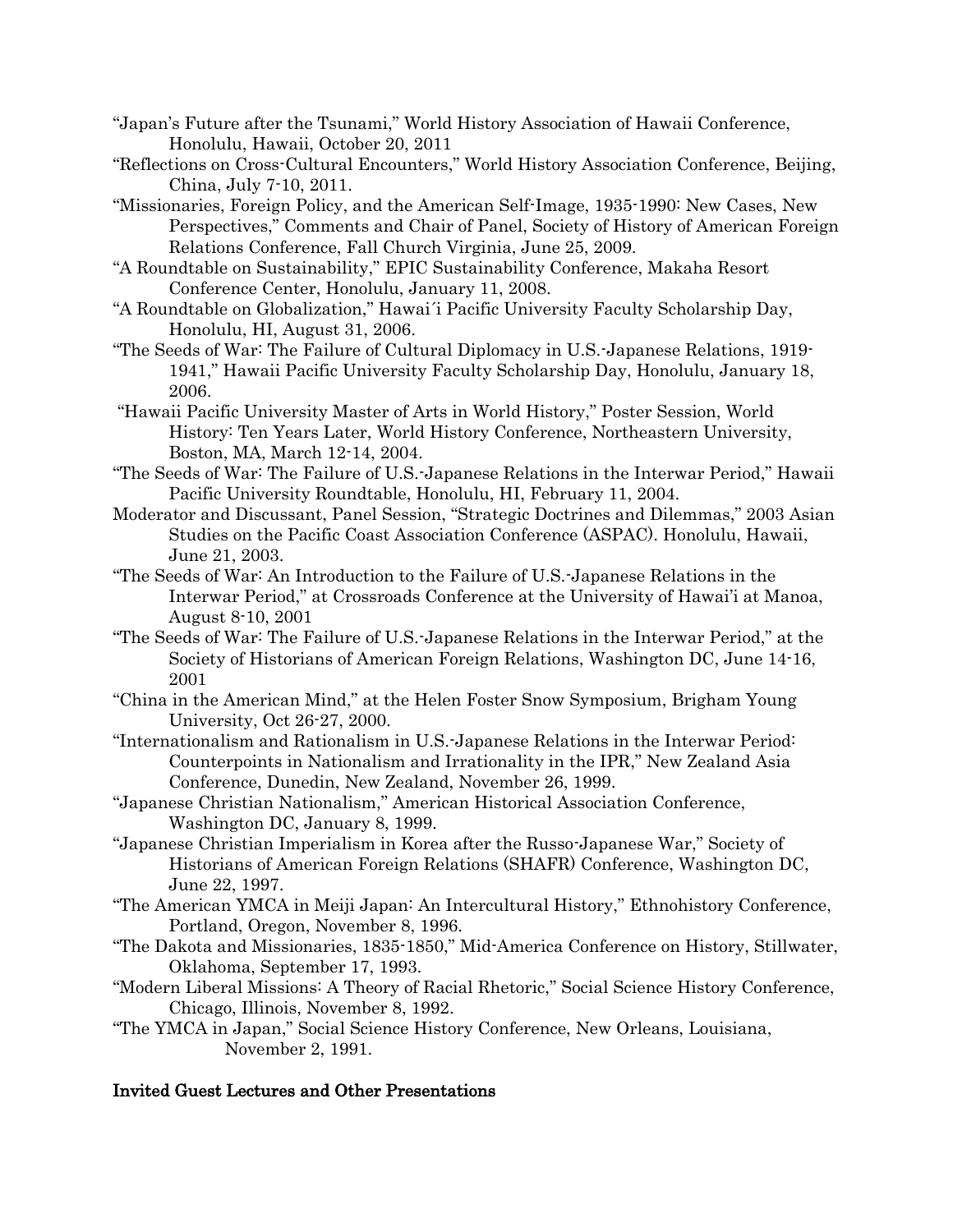- Keynote Address, "The Limits of Westernization: Comparing Turkish and Japanese Modernization," Global History Student Conference, Istanbul, 2018, Istanbul Sehir University, June 23, 2018.
- Keynote Address, "The Limits of Westernization: American and East Asian Intellectuals Create Hybrid Modernity in the 20th Century," Paradigms of Change in Modernising Asia and America, Symposium, Ghent University, Ghent, Belgium, October 13, 2017.
- Presenter, Ghent University Doctoral School, World and Global History and Encounters Method, Ghent University Institute for Japanese Studies, Ghent, Belgium October 10, 12, 2017.
- Satsuma Chair Lecture, Catholic University of Leuven, Leuven, Belgium October 6, 2017.
- Research Lecture, "Fukuzawa Yukichi, Edwin O. Reischauer, and the Limits of Westernization," Japan Research Group on Cultural Internationalism, Hongo Hotel, Tokyo University, Tokyo, Japan May 20, 2017.
- Public Presentation, "The Japanese-American Community in Hawaii before Pearl Harbor," Pearl Harbor Symposium, co-sponsored by HPU and the National World War II Museum, Honolulu, HI, December 2, 2016.
- Host, Hikawa Maru, Hawaii International Film Festival, November 4, 2016.
- Host, Crocodile Gennadiy, Hawaii International Film Festival, November 15, 2015.
- Public Presentation, "Energy Sustainability, New Beginnings or a Dead End," Sustainability Week, Hawai'i Pacific University, Honolulu, HI October 22, 2015.
- Public Presentation, "The Necessity of the 14th Amendment," at the U.S. District Courthouse, Honolulu HI, October 5, 2015.
- Public Presentation, "Asian Exclusion in the 19th and 20th Centuries," at the U.S. District Courthouse, Honolulu HI, October 5, 2015.
- Presentation, "Japanese Imperialism," at Hawai'i Pacific University's Jerry H. Bentley World History Workshop, July 23, 2015.
- "Keystone XL Debate," A Debate between Dr. Jon Davidann and Paul Thares on the Keystone XL project, Hawaii Pacific University, February 19, 2015.
- A Forum on U.S.-Japanese Relations with Professor Togo Kazuhiko, former Ambassador to the Netherlands and foreign policy analyst, East-West Center, Honolulu, HI October 9, 2014.
- Public Presentation on the History of Civil Rights called "American Rights Consciousness in the Twentieth Century" at the Hawaii Judiciary History Center, November 8, 2014.
- Public Presentation on Women's Voting Rights at the U.S. District Court, "Miner v. Happersett, 1875 Supreme Court Case," U.S. District Courthouse, Honolulu, HI, October 6, 2014.
- "The Origins of American and East Asian Concepts of Modernity," at Northeastern University, July 2, 2014.
- Public Presentation on "Freedom Riders" Film at a Roundtable on NEH Series, Created Equal: America's Civil Rights Struggle, Chaminade University, January 25, 2014.
- American and East Asian Concepts of Modernity in the Twentieth Century," History Department, Capital Normal University, Beijing, China, January 8, 2014.
- "Freedom Riders" A Film Showing and Discussion, NEH Series, Created Equal: America's Civil Rights Struggle, Kapolei Public Library, Kapolei, Hawaii,, November 16, 2013.
- "The True Cost of Oil" in Dr. Andrew Greene's Environmental Science class, Hawaii Pacific University, September 24, 2013, Hawaii Pacific University, Hawaii Loa Campus.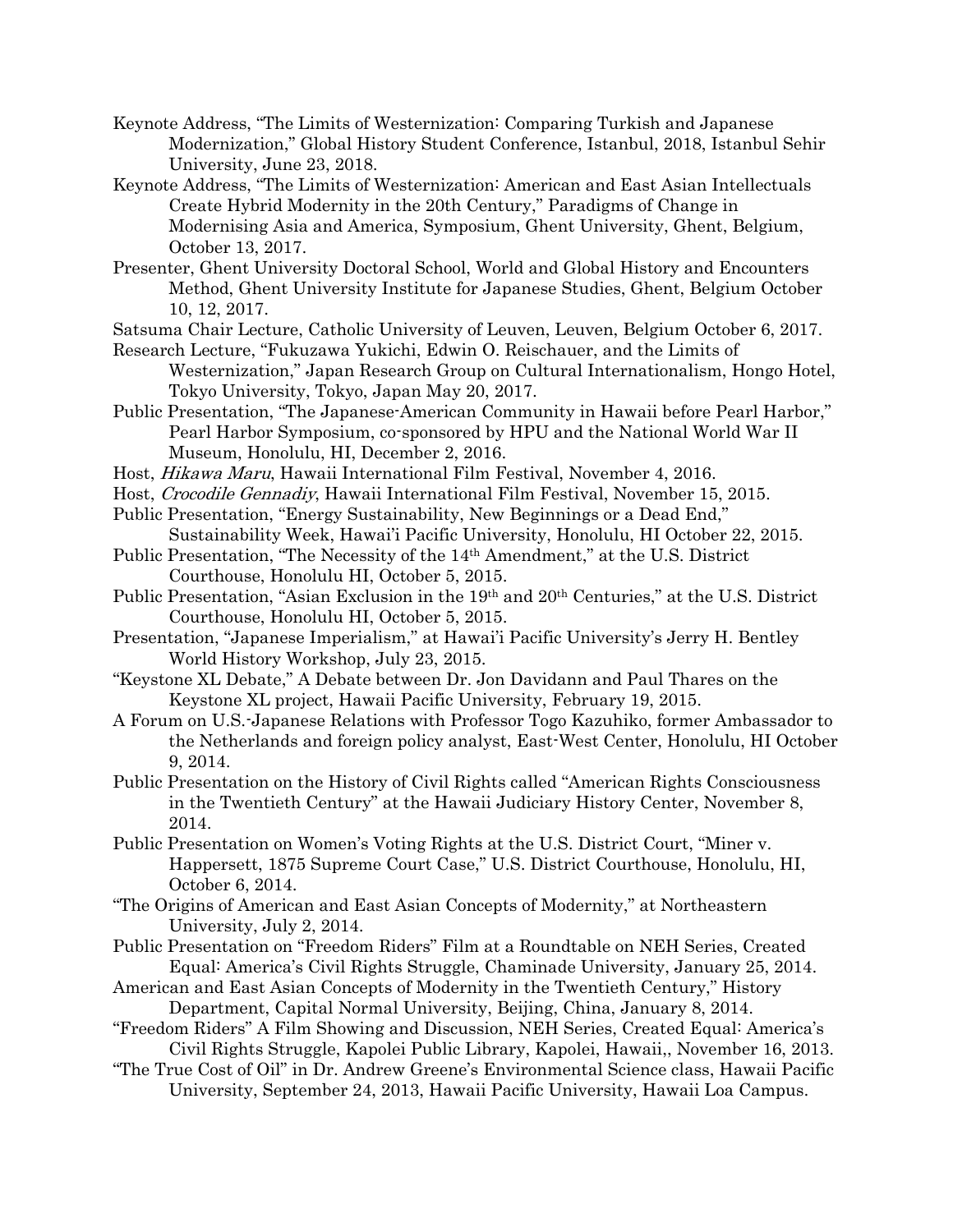- "The Emancipation Proclamation and American Freedom" Hawaii Council for Humanities NEH Lecture for Hawaii Teachers at the "Fighting for Freedom: Emancipation and the Civil War" Workshop, Chaminade University, Honolulu, Hawaii, May 25, 2013.
- "John Brown, Abraham Lincoln and Blood Sacrifice in the American Civil War," NEH Lecture on the Civil War, Kapolei Public Library, January 15, 2013.
- "The Seeds of War: US-Japanese Relations and the Causes of the Pacific War," History Department, Capital Normal University, Beijing, November 15, 2012.
- "Testing the Limits of Multiculturalism: Immigration to Europe after World War II," The Global Issues Lecture Series, Hawaii Pacific University, Honolulu Hawaii, October 10, 2012.
- "From Perry to Pearl Harbor: The Origins of the Pacific War," Pacific Aviation Museum, Honolulu, June 6 and 7, 2009.
- "Hawai'i at the Crossroads," at the Hawaii Book and Music Festival, Honolulu, May 17, 2009
- "The Causes of Pearl Harbor," Pacific Aviation Museum, January 17, 2009.
- "Key Ingredients: America by Food" Smithsonian Exhibition, discussion of food in world history, Chaminade University, September 11, 2008
- "Pearl Harbor and U.S. Japanese Relations," HPU ED 6200, Pacific Aviation Museum, Honolulu, August 5, 2008.
- "Themes in World History," Hawai´i DOE Social Studies Workshop, Sponsored by Hawai´i DOE, Kaneohe, HI, May 3, 2008.
- "U.S.-Japanese Relations and the Cause of War," Hawai´i DOE Social Studies Workshop, Pacific Aviation Museum, January 7, 2008.
- "World History: 1500-present," Hawai´i DOE Social Studies Workshop, Sponsored by Hawai´i DOE, Kaneohe, HI, October 30, 2007.
- "Pearl Harbor and World War II," Hawai´i DOE Social Studies Workshop, Sponsored by Hawai´i DOE and Hawai´i Council for Humanities, Honolulu, HI, February 17, 2007.
- "Seeds of War: Some Thoughts on U.S.-Japanese Tensions and Our World Today," Honolulu History Club, Honolulu, HI, May 19, 2006.
- "Approaches to Historical Inquiry-World History," Hawai´i Department of Education Social Studies Department Heads Meeting, Kaneohe, HI, May 2, 2006.
- Guest lecturer at Rikkyo University in Tokyo Japan, May 25, 2005.
- Keynote speaker at HPU Symposium on Global Citizenship, "The Historical Context of Globalization," April 25, 2004.
- Introductory talk at Asian and Pacific Affairs Council introducing Professor Ivan P. Hall. Lecture, "The Seeds of War: An Overview of the Failure of US-Japanese Relations, 1921-
	- 1941," 60th Anniversary Pearl Harbor Day Conference, Organized by the National Park Service, Honolulu, HI, December 9, 2001.

Guest Lecturer at Obirin University in Tokyo, Japan, May 30, 2000.

Discussion Leader at numerous HPU Viewpoints Film Series, 2004-present.

#### Interviews and Video Podcasts

- 2018 Founded a new video podcast series: "History Lens," on Thinktech Hawaii featuring myself as expert commentator and Thinktech CEO Jay Fidell as interviewer. http://thinktechhawaii.com/?s=History+Lens
- 2017 Interview on ThinkTech Hawaii, Hate in America, August 17, 2017, https://www.youtube.com/watch?v=cFgsUTyVSfY&feature=share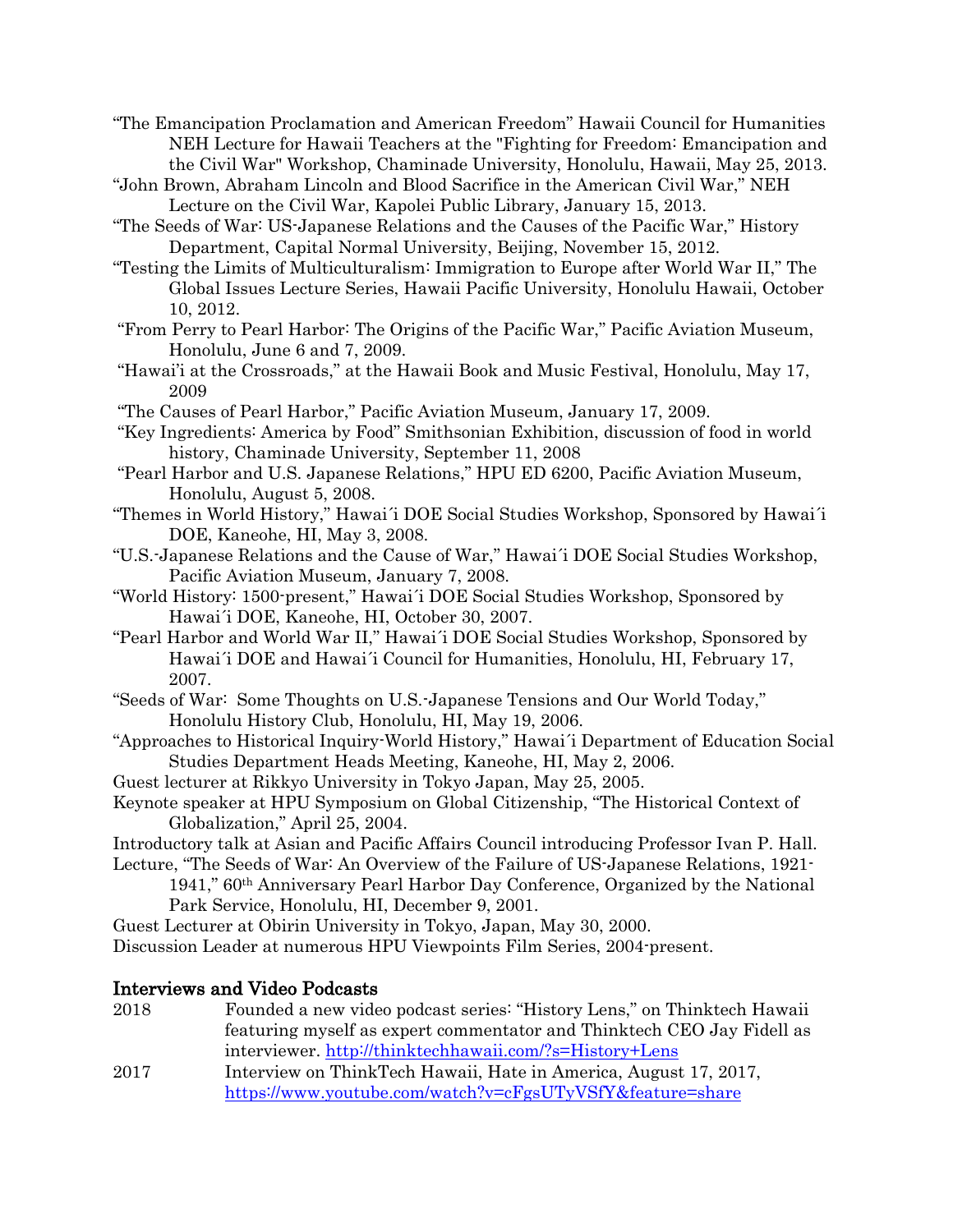|      | Interview on ThinkTech Hawaii, History of Political Coalitions since the New  |
|------|-------------------------------------------------------------------------------|
|      | Deal, August 9, 2017,                                                         |
|      | https://www.youtube.com/watch?v=KINCYt93GQQ                                   |
|      | Interview on Hawai'i Public Radio, Patriotism, Jul 3, 2017,                   |
|      | http://one.npr.org/?sharedMediaId=535437797:535437799                         |
|      | Interview on ThinkTech Hawaii, Impeaching Mr. Trump-A Comparative             |
|      | Analysis, June 1, 2017,                                                       |
|      | https://www.youtube.com/watch?v=oi8813AaH3k                                   |
|      | Interview on ThinkTech Hawaii, The Role of Racism in the Trump                |
|      | Administration, March 30, 2017,                                               |
|      | https://www.youtube.com/watch?v=uBcvNPY2BE0                                   |
| 2016 | Interview on ThinkTech Hawaii, What Would Jefferson Say: A Perspective on     |
|      | the U.S. Presidency and Politics, December 22, 2016,                          |
|      | https://www.youtube.com/watch?v=mANfMouUBtk&feature=youtu.be                  |
|      | Interview with Agence France Presse, Abe Shinzo Visit to Pearl Harbor,        |
|      | Denver, CO, December 14, 2016.                                                |
|      | Interview on Radio Sputnik on Abe Shinzo Visit to Pearl Harbor, Moscow,       |
|      | Russia, December 6, 2016,                                                     |
|      | https://soundcloud.com/radiosputnik/abes-visit-to-pearl-harbour-is-a-sign-of- |
|      | reconciliation on the part of japan jon davidann                              |
|      | Interview with Hawaii News Now about Abe Shinzo Visit to Pearl Harbor,        |
|      | December 5, 2016,                                                             |
|      | http://www.hawaiinewsnow.com/story/33890339/president-obama-japanese-         |
|      | prime-minister-shinzo-abe-to-visit-pearl-harbor-together                      |
|      | Interview on ThinkTech Hawaii, Remembering Pearl Harbor, November 30,         |
|      | 2016,                                                                         |
|      | https://www.youtube.com/watch?v=T6yKLcz2SxY                                   |
|      | Interview on ThinkTech Hawaii, Provocative Politics, Post-Election,           |
|      | November 9, 2016,                                                             |
|      | https://www.youtube.com/watch?v=hK-vybOKtUg                                   |
|      | Interview on Hawaii Public Radio, Town Square, A Nation Engaged,              |
|      | September 1, 2016,                                                            |
|      | http://hawaiipublicradio.org/post/town-square-nation-                         |
|      | engaged?utm_source=feedburner&utm_medium=feed&utm_campaign=Feed               |
|      | %3A+HPRTownSquare+%28HPR%3A+Town+Square%29&utm_content=Fee                    |
|      | dBurner                                                                       |
|      | Interview on American Cultural Diplomacy in Asia on ThinkTech Hawaii,         |
|      | July 14, 2016, https://www.youtube.com/watch?v=X1wiwrzhwZO                    |
|      | Interview on Brexit Vote on ThinkTech Hawaii, June 28, 2016,                  |
|      | https://www.youtube.com/watch?v=UHF7qEbWwow                                   |
| 2015 | Interview on Asia in Review, ThinkTech Hawaii Interview on Japanese           |
|      | Diplomacy, December 14, 2015, Honolulu, HI                                    |
|      | https://www.youtube.com/watch?v=Pcff8mEX5Z4&feature=youtu.be                  |
|      | Interview with the BBC reporter for news article on Ricardo Rivera            |
|      | Schreiber, Ambassador to Japan from Peru in 1941,                             |
|      | http://www.bbc.com/mundo/noticias/2015/12/151126 america latina ricardo       |
|      | rivera schreiber advirtio pearl harbor ppb                                    |
|      | http://elcomercio.pe/mundo/actualidad/peruano-que-advirtio-eeuu-ataque-       |
|      | pearl-harbor-noticia-1861763?flsm=1&ref=portada_home                          |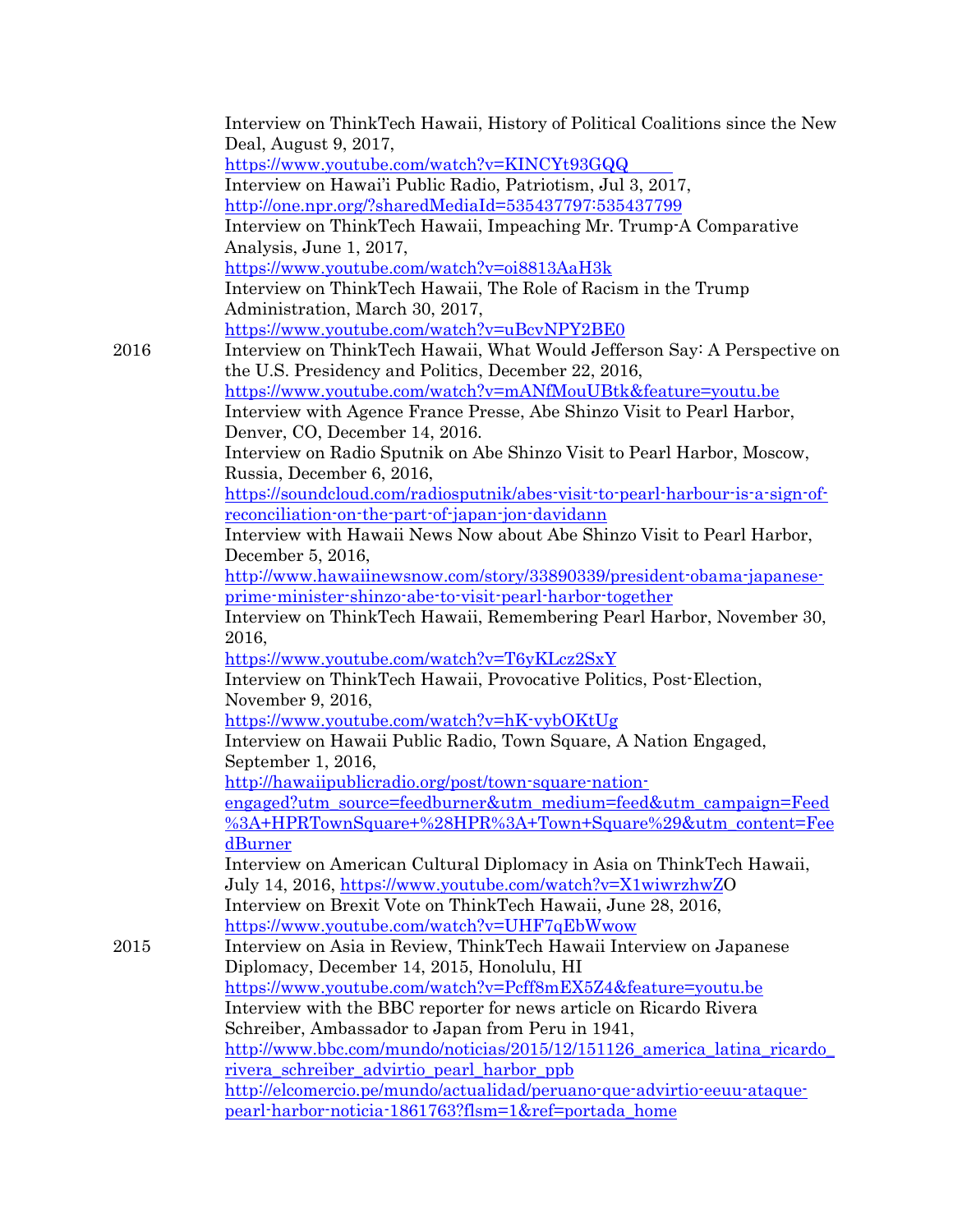|      | Interview on ThinkTech Hawaii, "70th Anniversary of the End of World War<br>II," August 17, 2015, Honolulu, HI                                 |
|------|------------------------------------------------------------------------------------------------------------------------------------------------|
|      | https://www.youtube.com/watch?v=_H8OVotc2Vs                                                                                                    |
|      | Interview on Global Connections ThinkTech Hawaii Video Show, "Reviewing"<br>Global Wars in the Twentieth Century," March 6, 2015, Honolulu, HI |
|      | https://www.youtube.com/watch?v=2jFas59PA5g&feature=youtu.be                                                                                   |
|      | Interview on The Conversation, Discussing Global Wars in the Twentieth                                                                         |
|      | Century, Hawaii Public Radio, January 12, 2015, Honolulu, HI                                                                                   |
|      | http://hpr2.org/post/public-health-legislation-paws-cause-conflict-and-peace-                                                                  |
|      | modern-era-volcanoes                                                                                                                           |
| 2014 | Interview on Global Connections ThinkTech Hawaii Video Show, "Sino-                                                                            |
|      | Japanese Tensions," January 30, 2014, Honolulu, HI                                                                                             |
|      | http://www.youtube.com/watch?v=9t4laUv263s&feature=c4-                                                                                         |
|      | overview&list=UUZ5BKpljxXj4Y8Ut164GnSg                                                                                                         |
|      | Interview on National Public Radio (NPR), "Ambassador Kennedy Criticizes                                                                       |
|      | Japan's Dolphin Hunt," January 22, 2014, Honolulu HI                                                                                           |
|      | http://www.npr.org/2014/01/22/264742893/ambassador-kennedy-criticizes-                                                                         |
|      | japans-dolphin-hunt                                                                                                                            |
| 2013 | Radio Interview with Hawaii Public Radio, Conversation, Oil and Gas Prices<br>in Hawaii, March 28, 2013.                                       |
|      | http://www.hawaiipublicradio.org/content/conversation-wednesday-march-                                                                         |
|      | 28th                                                                                                                                           |
| 2012 | Video Interview with TV4 Sweden on Oil in America, March 12, 2012.                                                                             |
|      | http://www.tv4play.se/nyheter_och_debatt/nyheterna?title=nyheterna_22_00                                                                       |
|      | &videoid=2172890                                                                                                                               |
| 2011 | Video Interview with Think Tech Hawaii Reporter, June 13, 2011,                                                                                |
|      | http://www.youtube.com/watch?v=nRZtSC2WFO8.                                                                                                    |
| 2010 | Video Interview with William Sharp on Japanese post-election politics, Asia                                                                    |
|      | in Review, Thursday November 19, 2009.                                                                                                         |
| 2009 | Interview with Honolulu Advertiser about "Mystery Sub of Pearl Harbor,"                                                                        |
|      | November 13, 2009.                                                                                                                             |
| 2009 | Consultant on NOVA documentary, "Mystery Sub of Pearl Harbor," Filmed                                                                          |
|      | on March 26, 2009 on USS Missouri appeared on NOVA in December 2009.                                                                           |

#### Teaching Experience

U.S. Cultural Diplomacy: Diplomacy of Peoples Oil: History, Security, and Sustainability Bubbles Panics and Depressions: A World History of Economic Crisis History of Oil in the Modern World, 1859 to Present U.S-Japanese Relations, 1853 to Present World Civilizations, 1500 to Present Contemporary Nations: U.S.-Japanese Relations American History, Colonial to 1877 American History, 1865 to Present American History World War II to Present American History, Gilded and Progressive Age American History, Jackson to the Civil War American Intellectual History